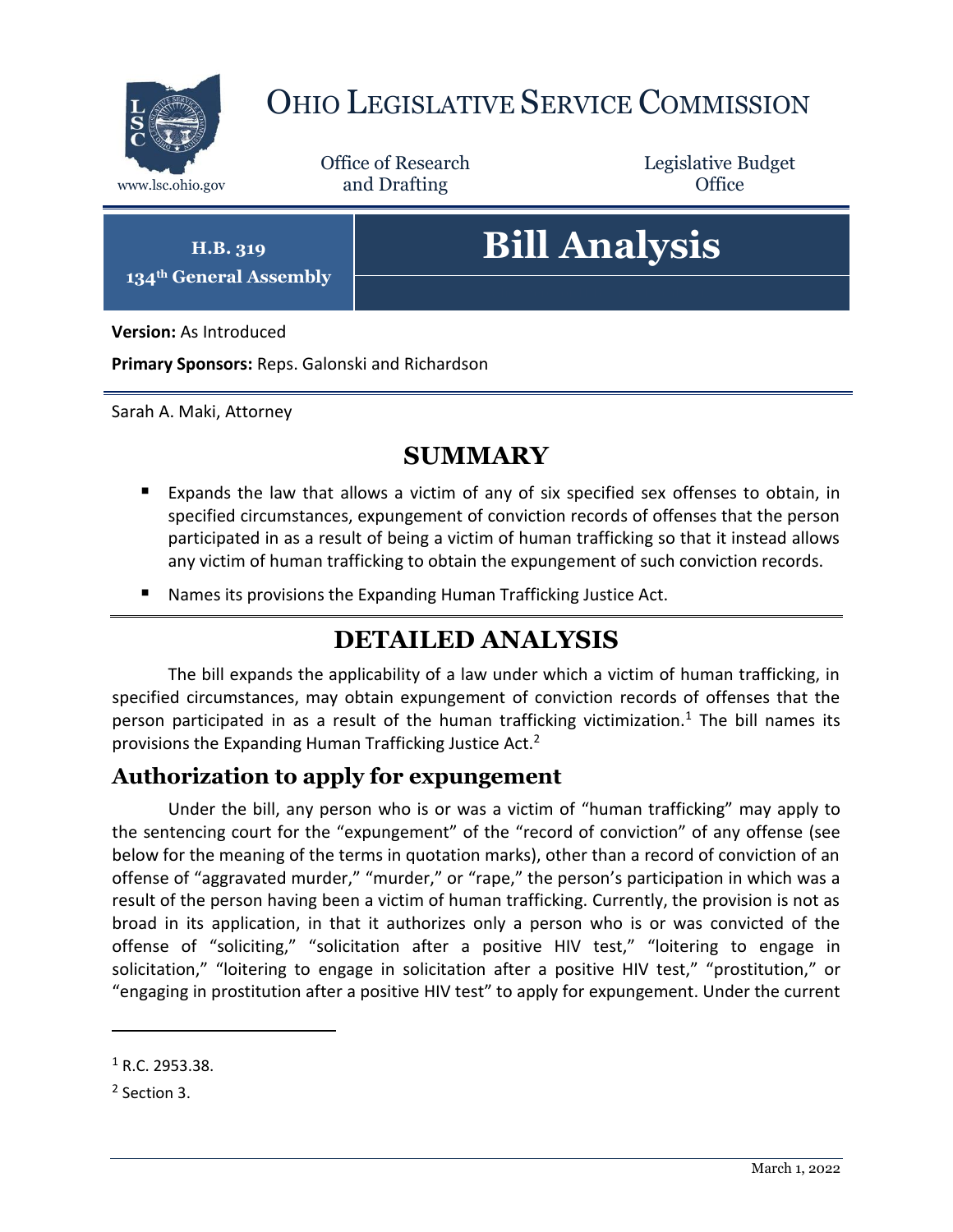provision, a person who is or was convicted of any of those prostitution-related offenses may apply for the expungement of the record of conviction of any offense, other than any of the three excluded offenses, the person's participation in which was a result of the person having been a victim of human trafficking.<sup>3</sup>

As used in the expungement provisions, unchanged by the bill:<sup>4</sup>

"**Expunge**" means to destroy, delete, or erase a record as appropriate for the record's physical or electronic form or characteristic so that the record is permanently irretrievable.

"**Record of conviction**" means any record related to a conviction of or plea of guilty to an offense.

"**Victim of human trafficking**" means a person who is or was a victim of the offense of "trafficking in persons," regardless of whether anyone has been convicted of a violation of that section or of any other section for victimizing the person. The prohibition under the offense of "trafficking in persons"<sup>5</sup> prohibits a person from knowingly recruiting, luring, enticing, isolating, harboring, transporting, providing, obtaining, or maintaining another person, or knowingly attempting to do any of those things with respect to another person, if (1) the offender knows that the other person will be subjected to involuntary servitude or be compelled to engage in sexual activity for hire, engage in a performance that is obscene, sexually oriented, or nudity oriented, or be a model or participant in the production of material that is obscene, sexually oriented, or nudity oriented, or (2) the other person is under age 18 or is a person with a developmental disability whom the offender knows or has reasonable cause to believe is a person with a developmental disability, and either the offender knows that the other person will be subjected to involuntary servitude or the offender's knowing recruitment, luring, enticement, isolation, harboring, transportation, provision, obtaining, or maintenance of the other person, or knowing attempt to do any of those things with respect to the other person, is for the other person to engage in sexual activity for hire with one or more third parties, is to engage in a performance for hire that is obscene, sexually oriented, or nudity oriented, or is to be a model or participant for hire in the production of material that is obscene, sexually oriented, or nudity oriented.

#### **Expungement mechanism**

With one exception described below in "**Outcome of hearing, grant of application, and notification of grant**," the bill does not change the existing mechanism that governs the making of an application for expungement filed by a person who is authorized to apply for expungement, the consideration of an application, the grant or denial of an application, or the effect of a grant. A description of the mechanism follows.

 $3$  R.C. 2953.38(B).

 $4$  R.C. 2953.38(A).

 $<sup>5</sup>$  R.C. 2905.32, not in the bill.</sup>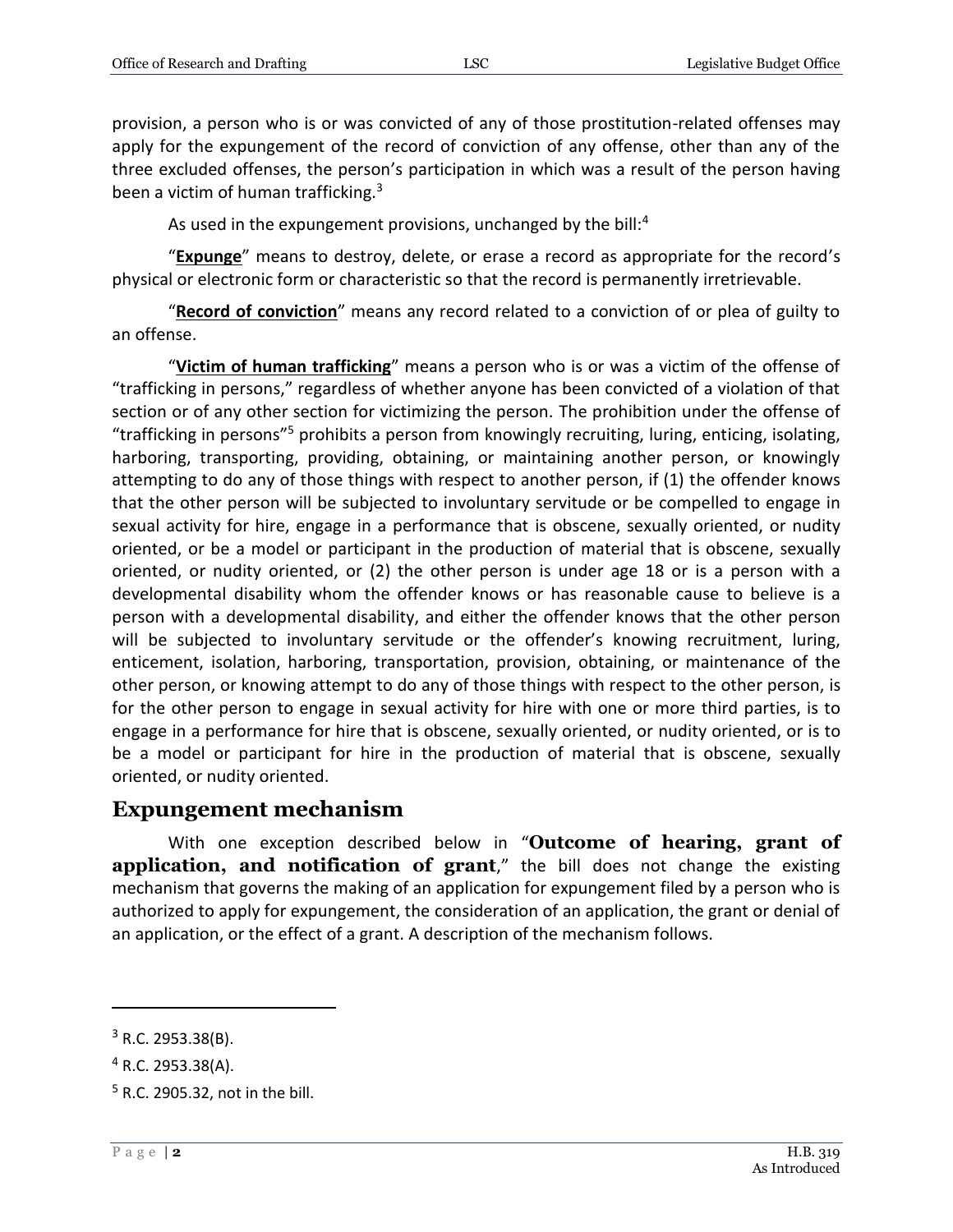#### **Application**

Under the mechanism, a person authorized to apply for expungement under the provisions described above may file the application at any time. The application may request an order to expunge the record of conviction for more than one offense, but if it does, the court must consider the request for each offense separately as if a separate application had been made for each offense and all references in the provisions described below to "the offense" or "that offense" mean each of those offenses that are the subject of the application. Upon the filing of an application, the applicant, unless indigent, must pay a \$50 fee (the court must pay \$30 of the fee into the state treasury and pay \$20 of the fee into the county general revenue fund).<sup>6</sup>

An application must do all of the following:<sup>7</sup>

- 1. Identify the applicant, the offense for which the expungement is sought, the date of the conviction of that offense, and the court in which the conviction occurred;
- 2. Describe the evidence and provide copies of any documentation showing that the person is entitled to relief;
- 3. Include a request for expungement of the record of conviction of that offense.

#### **Initial procedures upon court's receipt of application**

Under the procedures that apply upon a court's receipt of an application made by a person authorized to apply for expungement:<sup>8</sup>

- 1. The court may deny the application if it finds that the application fails to assert grounds on which relief may be granted;
- 2. If the court does not deny an application under the provision described above in (1):
	- a. The court must set a date for a hearing and notify the prosecutor for the case from which the record of conviction resulted of the hearing on the application (the "prosecutor" is the county prosecuting attorney, city director of law, village solicitor, or similar chief legal officer, with authority to prosecute a criminal case in the court in which the case is filed<sup>9</sup>);
	- b. The prosecutor may object to the granting of the application by filing an objection with the court prior to the date set for the hearing, which objection must specify the reasons for believing a denial of the application is justified; and
	- c. The court may direct its regular probation officer, a state probation officer, or the department of probation of the county in which the applicant resides to make inquiries and written reports as the court requires concerning the applicant.

 $6$  R.C. 2953.38(B) and (H)

 $7$  R.C. 2953.38(B).

 $8$  R.C. 2953.38(C) and (D).

 $9$  R.C. 2953.38(A).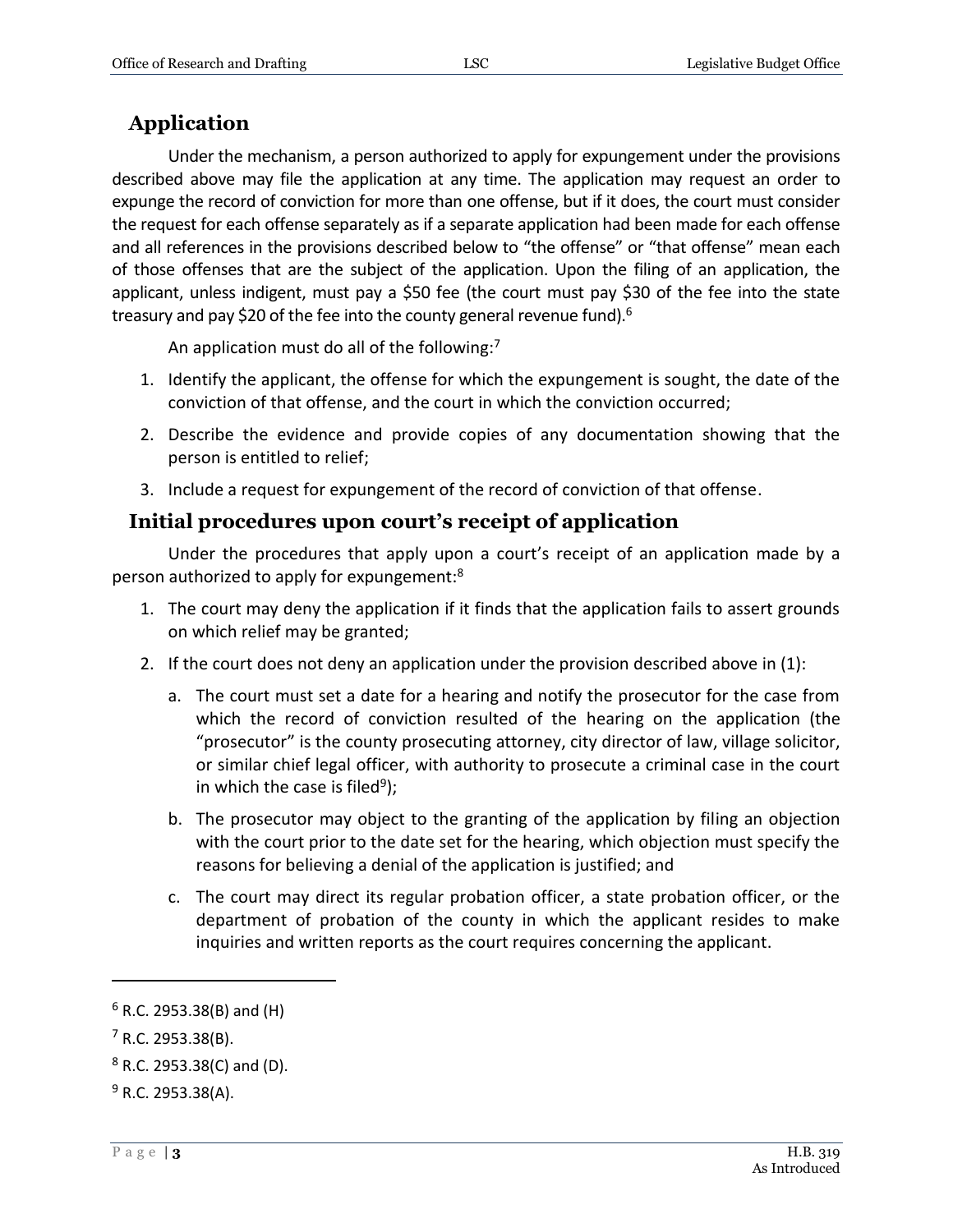#### **Hearing procedures**

At a hearing on an application made by a person authorized to apply for expungement, the court must consider the reasons specified by the prosecutor in the prosecutor's objection to granting the application, if the prosecutor has filed an objection, and must determine whether the applicant has demonstrated by a preponderance of the evidence that the applicant's participation in the offense that is the subject of the application was a result of the applicant having been a victim of human trafficking.<sup>10</sup>

If the court at the hearing determines that the applicant's participation in the offense that is the subject of the application was a result of the applicant having been a victim of human trafficking and if that subject offense is a first or second degree felony, the court at the hearing also must consider all of the following factors and, upon consideration of the factors, must determine whether the applicant's interests in having the record of the conviction of that offense expunged are outweighed by any legitimate needs of the government to maintain that record of conviction:<sup>11</sup>

- 1. The degree of duress under which the applicant acted in committing the subject offense, including the history of the use of force or threatened use of force against the applicant or another person, whether the applicant's judgment or control was impaired by the administration to the applicant of any intoxicant, drug, or controlled substance, and the threat of withholding from the applicant food, water, or any drug;
- 2. The seriousness of the subject offense;
- 3. The relative degree of physical harm done to any person in the commission of the subject offense;
- 4. The length of time that has expired since the commission of the subject offense;
- 5. Whether the prosecutor represents to the court that criminal proceedings are likely to still be initiated against the applicant for a felony offense for which the period of limitations has not expired;
- 6. Whether the applicant at the time of the hearing is subject to supervision as a result of the subject offense.

#### **Outcome of hearing, grant of application, and notification of grant**

Under the mechanism, unchanged by the bill except as specifically indicated in  $(2)$ :<sup>12</sup>

1. If, after a hearing held as described above, the court finds that the applicant has demonstrated by a preponderance of the evidence that the applicant's participation in the offense that is the subject of the application was the result of the applicant having

 $10$  R.C. 2953.38(E)(1).

 $11$  R.C. 2953.38(E)(2).

 $12$  R.C. 2953.38(F) and (G)(1).